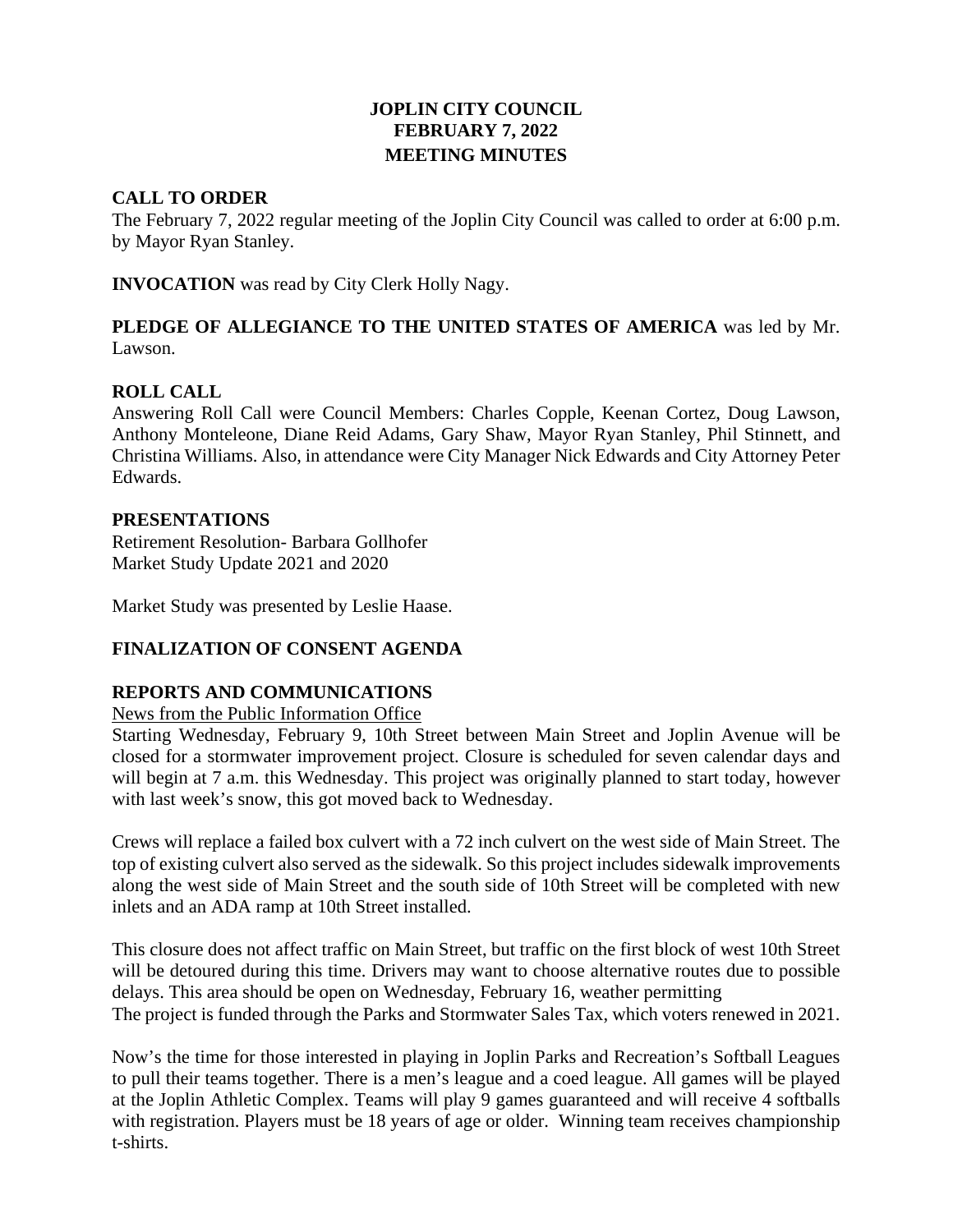Cost is \$300 per team and the registration deadline is March 14 or until leagues are full, whichever comes first. Teams can register online at joplinparks.org, by calling 417-625-4750 or at our office at 3301 W. 1st Street.

Drivers in the southwest part of Joplin should be aware that signal adjustments will be done on Wednesday morning February 9 at 32nd and Schifferdecker. The intersection will remain open to traffic, with traffic control devices in place, and the lights will be in "flash mode" while the changes are being made. Plans are for this work to occur from 8:00 AM till noon on Wednesday.

This work is a part of the 32nd St. Widening project. We encourage everyone to use extra caution if they are in this area Wednesday morning.

# **CITIZEN REQUESTS AND PETITIONS**

# **PUBLIC HEARINGS**

Public Hearing Procedures were read by City Clerk Holly Nagy

### PUBLIC HEARING FOR COUNCIL BILL NO. 2022-250 Mayor Stanley opened the Public Hearing.

Carolyn Coral from 210 Rentals spoke in favor of this item.

The Public Hearing was closed.

# COUNCIL BILL NO. 2022-250

Mr. Cortez introduced Council Bill No. 2022-250 – AN ORDINANCE amending Ordinance No. 2004-256, passed by the Council of the City of Joplin, Missouri, November 15, 2004, by removing from District R-1 (Single-family Residential) and including in District R-2 (Two-Family Residential) property as described below and located at Northwest Corner of N. Oliver Ave. and W. A. St., City of Joplin, Jasper County, Missouri. Motion by Mr. Cortez, second by Mr. Lawson that Council Bill No. 2022-250 be placed on First Reading and passed. Voting in favor were Council Members: Copple, Cortez, Lawson, Monteleone, Reid Adams, Shaw, Stanley, Stinnett, and Williams, 9. Nays: 0. The Bill was read as Council Bill No. 2022-250.

# PUBLIC HEARING FOR CASE 002-22

Mayor Stanley opened the Public Hearing.

No one spoke in favor or in opposition to this item.

The Public Hearing was closed.

# CASE 002-22:

Mr. Copple introduced Case 002-22 - a request to declare 2711 S. Washington Ave. surplus property. Motion by Mr. Copple, second by Dr. Reid Adams to approve Case 002-22. Voting in favor were Council Members: Copple, Cortez, Lawson, Monteleone, Reid Adams, Shaw, Stanley, Stinnett, and Williams, 9. Nays: 0.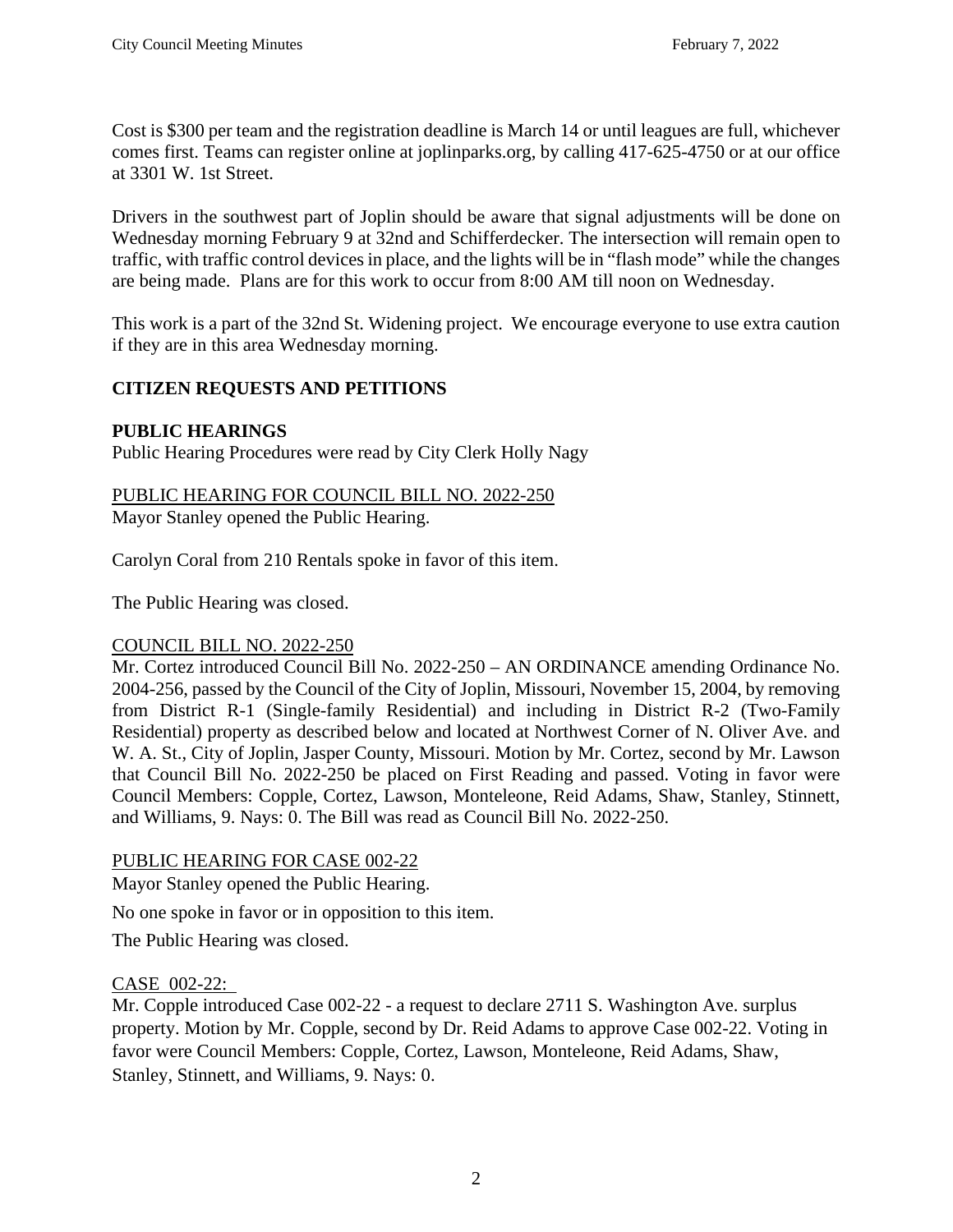## PUBLIC HEARING FOR CASE 003-22

Mayor Stanley opened the Public Hearing.

No one spoke in favor or in opposition to this item.

The Public Hearing was closed.

## CASE 003-22:

Mr. Lawson introduced Case 003-22 - a request to declare 2705 S. Washington Ave. surplus property. Motion by Mr. Lawson, second by Mr. Cortez to approve Case 003-22. Voting in favor were Council Members: Copple, Cortez, Lawson, Monteleone, Reid Adams, Shaw, Stanley, Stinnett, and Williams, 9. Nays: 0.

#### PUBLIC HEARING FOR CASE 004-22

Mayor Stanley opened the Public Hearing.

No one spoke in favor or in opposition to this item.

The Public Hearing was closed.

#### CASE 004-22:

Mr. Cortez introduced Case 004-22 - a request to declare 1920 S. Washington Ave. surplus property. Motion by Mr. Cortez, second by Dr. Reid Adams to approve Case 004-22. Voting in favor were Council Members: Copple, Cortez, Lawson, Monteleone, Reid Adams, Shaw, Stanley, Stinnett, and Williams, 9. Nays: 0.

#### PUBLIC HEARING FOR CASE 005-22

Mayor Stanley opened the Public Hearing.

No one spoke in favor or in opposition to this item.

The Public Hearing was closed.

#### CASE 005-22:

Mr. Lawson introduced Case  $005-22$  - a request to declare 1101 E.  $20<sup>th</sup>$  Street surplus property. Motion by Mr. Lawson, second by Mr. Copple to approve Case 005-22. Voting in favor were Council Members: Copple, Cortez, Lawson, Monteleone, Reid Adams, Shaw, Stanley, Stinnett, and Williams, 9. Nays: 0.

#### PUBLIC HEARING FOR CASE 006-22

Mayor Stanley opened the Public Hearing.

No one spoke in favor or in opposition to this item.

The Public Hearing was closed.

#### CASE 006-22:

Mr. Copple introduced Case  $006-22$  - a request to declare 1201 E.  $20<sup>th</sup>$  Street surplus property. Motion by Mr. Copple, second by Mr. Cortez to approve Case 006-22. Voting in favor were Council Members: Copple, Cortez, Lawson, Monteleone, Reid Adams, Shaw, Stanley, Stinnett, and Williams, 9. Nays: 0.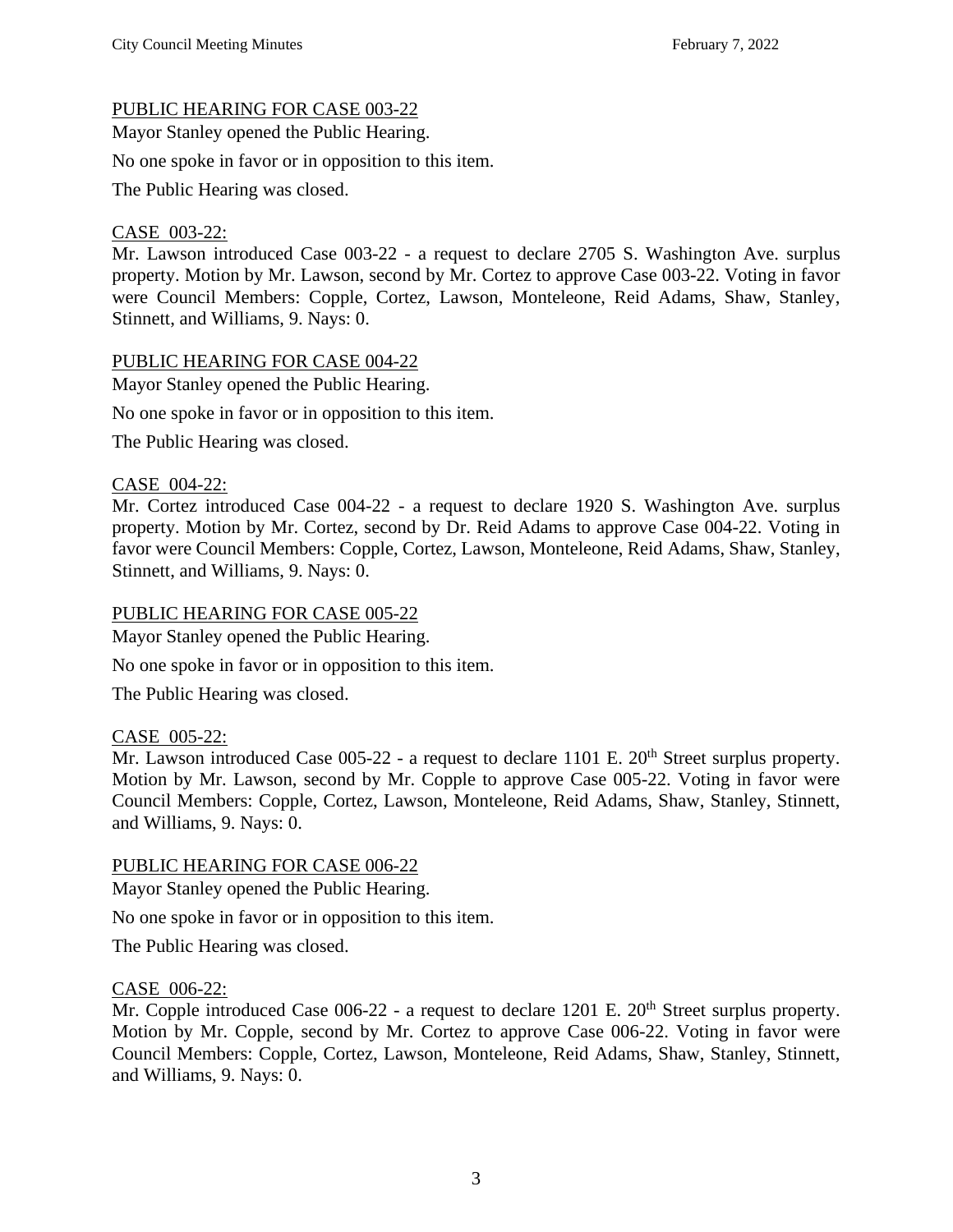## PUBLIC HEARING FOR CASE 007-22

Mayor Stanley opened the Public Hearing.

No one spoke in favor or in opposition to this item.

The Public Hearing was closed.

## CASE 007-22:

Mr. Cortez introduced Case 007-22 - a request to declare the Northeast and Southeast corners of S. Golf Link Rd and W. 23rd St surplus property. Motion by Mr. Cortez, second by Mr. Copple to approve Case 077-22. Voting in favor were Council Members: Copple, Cortez, Lawson, Monteleone, Reid Adams, Shaw, Stanley, Stinnett, and Williams, 9. Nays: 0.

### **CONSENT AGENDA**

Motion by Mr. Stinnett, second by Dr. Reid Adams to approve the Consent Agenda. Voting in favor were Council Members: Copple, Cortez, Lawson, Monteleone, Reid Adams, Shaw, Stanley, Stinnett, and Williams, 9. Nays: 0.

1. Minutes of January 18, 2022, City Council Meeting

2. COUNCIL BILL NO. 2022-102 - AN ORDINANCE approving the City of Joplin to enter into a construction agreement with Jeff Asbell Excavating and Trucking Inc., in the amount of Three Hundred Seven Thousand Four Hundred Eighteen and 43/100 Dollars (\$307,418.43) for construction of the Lone Elm and Murphy Stormwater Improvements project; and authorizing the City Manager or his designee to execute the same by and on behalf of the City of Joplin. **Ordinance No. 2022-015.**

3. COUNCIL BILL NO. 2022-500 - AN ORDINANCE repealing Section 30-121, License Classifications and Fees, of Article III, Licenses, Division 2, Schedule of Fees, of Chapter 30, Businesses, of the Code of Ordinances of the City of Joplin and enacting in lieu thereof a new Section 30-121, License Classifications and Fees, of Article III, Licenses, Division 2, Schedule of Fees, of Chapter 30, Businesses, of the Code of Ordinances of the City of Joplin to implement certain classification changes; and setting a date when this Ordinance shall become effective. **Ordinance No. 2022-016.**

## **RESOLUTIONS**

## **ORDINANCES – EMERGENCY**

## **ORDINANCES – FIRST READING**

COUNCIL BILL NO. 2022-104

Mr. Copple introduced Council Bill No. 2022-104 - AN ORDINANCE authorizing the City of Joplin to enter into an agreement with United Plumbing, Inc., for the Private Side I & I Reduction Pilot Project; authorizing the City Manager or his designee to execute the same by and on behalf of the City of Joplin. Motion by Mr. Copple, second by Mr. Cortez to pass Council Bill No. 2022- 104 on First Reading and advance to Second and Third Reading. Voting in favor were Council Members: Copple, Cortez, Lawson, Monteleone, Reid Adams, Shaw, Stanley, Stinnett, and Williams, 9. Nays: 0. The bill was read as **Council Bill No. 2022-104.**